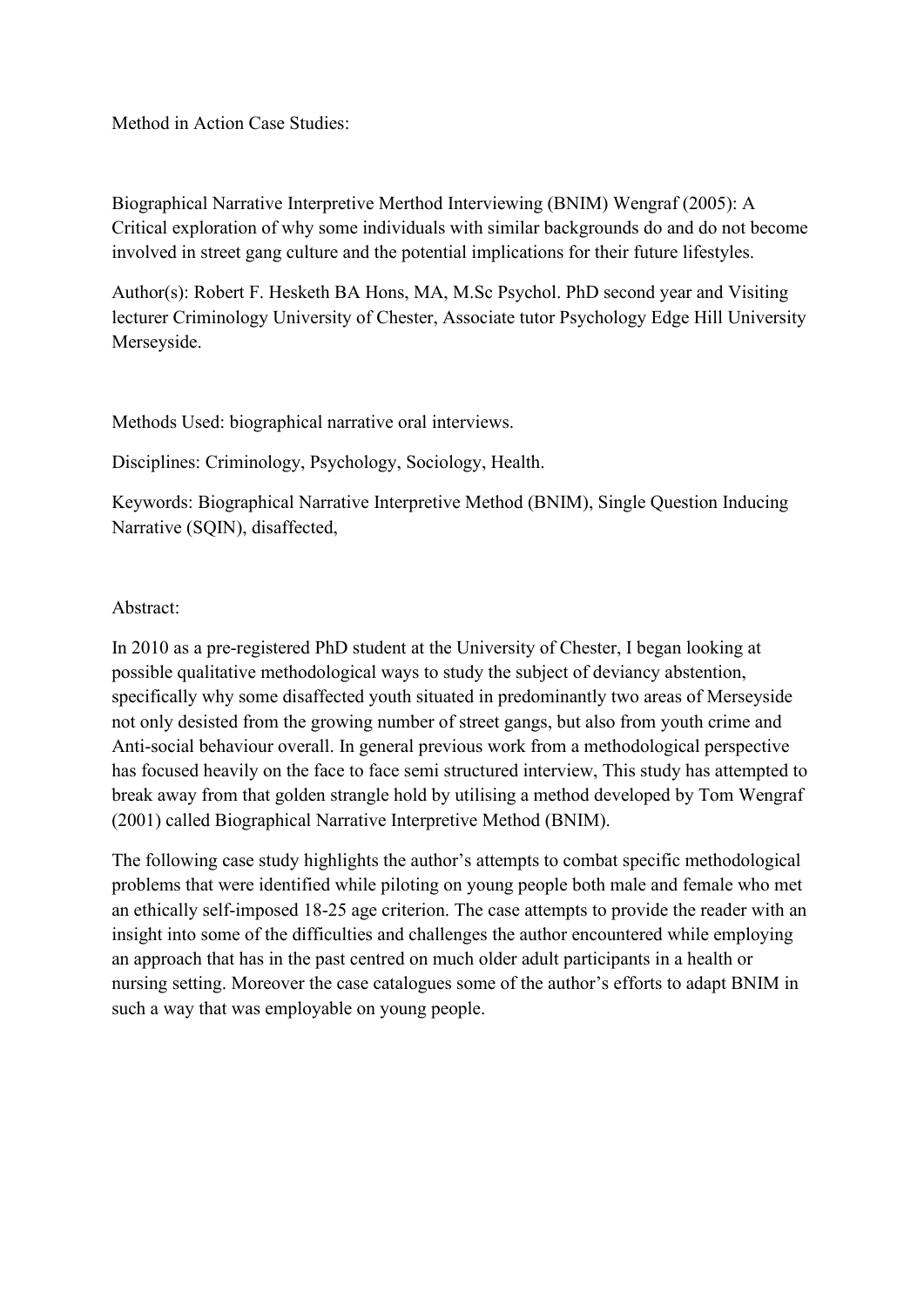Learning Outcomes:

By the end of the case you should:

 Have an understanding of some of the issues and methodological challenges involved in using biographical narrative interpretive method on young people;

Understand the role of researcher and respondent during interviewing, in

particular the sometimes sensitive interviewer/interviewee relationship;

 Have an awareness of the importance of empathy during interviews with disaffected youth;

Gain an insight into some of the obstacles when engaging with hard to reach

Disaffected working class youth.

#### **Deviancy abstention, disaffected youth and gang culture-project overview and context**

The last ten years has seen a dramatic rise in the number anti-social behaviour incidents relating to youth crime, and in particular the "street gang" phenomenon. Over this past decade, due mainly to the failure of both central and local government to accept and react to the problem, such street gangs have now become embedded within some of the UK's most socially excluded and culturally deprived communities (Pickles, 2009).

The aim of this study which to date, is presently on-going is to examine the influence of street gang social identity on disaffected youth living in two socially excluded areas of Merseyside. Specifically it is my intention to explore why some individuals are drawn to deviant group activity that involves anti-social behaviour/street crime, while others from similar socio/economic backgrounds and demographic environments, surrounded by the same peer counter-cultural influences, prefer to reject this lifestyle in favour of a predominantly law abiding way of life.

Having carried out a preliminary literature review for the research proposal I became aware of three factors that were of prime interest to me. In the first instance, Britain has a very recent academic history of examining the subject of "gang" culture per se, in fact traditionally British social scientists have focused predominantly on the study of evolving youth sub cultures; rather than the considerably more anti-social, violent and confrontational deviant youth group known today as the "street gang". Secondly from the qualitative research that has been carried out involving disaffected working class youth, the most commonly favoured method of choice has been the use of the face to face semi structured interview schedule.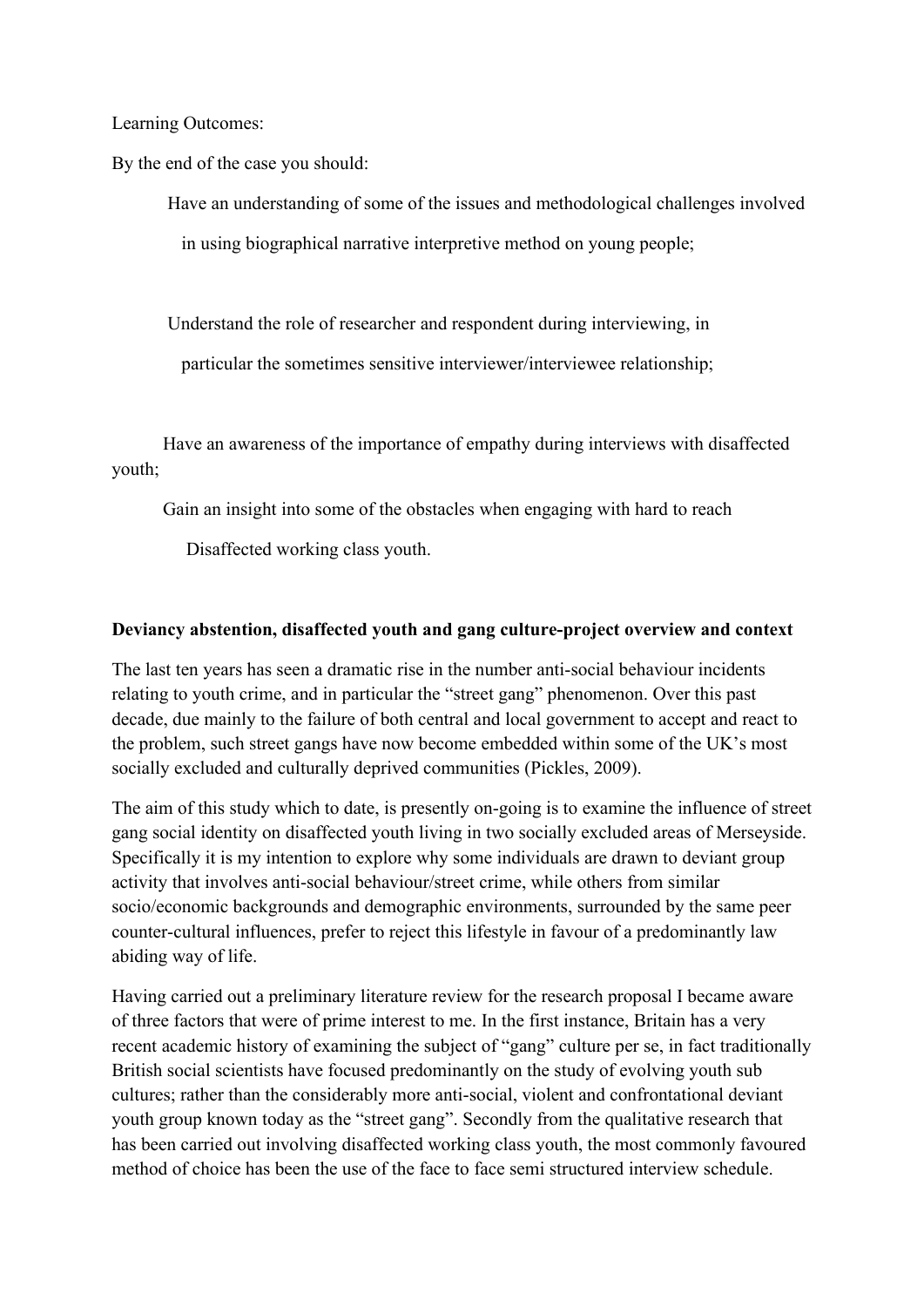Thirdly and possibly the most important issue that became apparent is that of cultural and conflicting rift between the backgrounds of researchers and disaffected youth /"street gang" members. After completing a two year ESRC funded gang research project, Judith Aldridge has conceded, that:

Since the majority of academics, including Adridge herself, have predominantly different backgrounds from those studied, research in this particular area involving young working class people can be fraught with problems. A combination of factors such as the researcher's age, gender and ethnicity intertwined with factors such as taste, dress and accent, can all play a critical part in gaining acceptance and building trust. Such is the cultural divide, that it is of little surprise that many communities often view researchers with wariness and most certainly as "outsiders". (Aldridge, 2008, P.40).

Thus situated in what is an essentially alien environment, this type of researcher must rely on theoretical knowledge to interpret field observations. However since this exploratory study was to be conducted by someone whose background is uniquely rooted within a similar environment to that of the research population i.e. who lives on a former council estate on Merseyside; I felt that it may be possible to remove this obstacle of cultural rift and distrust, through an empathic understanding of interviewee discourse. Any researcher subjectivity (i.e. being too close to the background of the participants) could be monitored and kept to a minimum by the rich, diverse experience of my supervision team. To complement this I also wanted to move away from the traditional format of semi structured interview and the interviewee constriction created by what can be too much of a researcher controlled tool.

## **Research practicalities**

The PhD research project itself is currently in the second year (2013) and has been supported by both Merseyside Police and the University of Chester where I am presently based as both a postgraduate research student and Visiting lecturer in Criminology. Currently I am in the latter stages of the data collection stage.

One of the approaches that appeared to fulfil my aims, is a method developed by social science researcher Tom Wengraf. Called Biographical Narrative Interpretive Method or BNIM, the approach seeks to explore "lived-experience" through the use of a life story format or in plain terms biographical interview. It appeared to ideally cover all of the three factors I had observed quite well. Like the research area of gang culture from a British perspective BNIM is fairly recent (Wengraf (2008:13) notes that the method "has been used over the past fifteen or more years in a variety of collective research projects, either more or less directly (e.g. Rosenthal 1998, Chamberlayne et al 2002, Froggett et al 2005) or in a modified version)".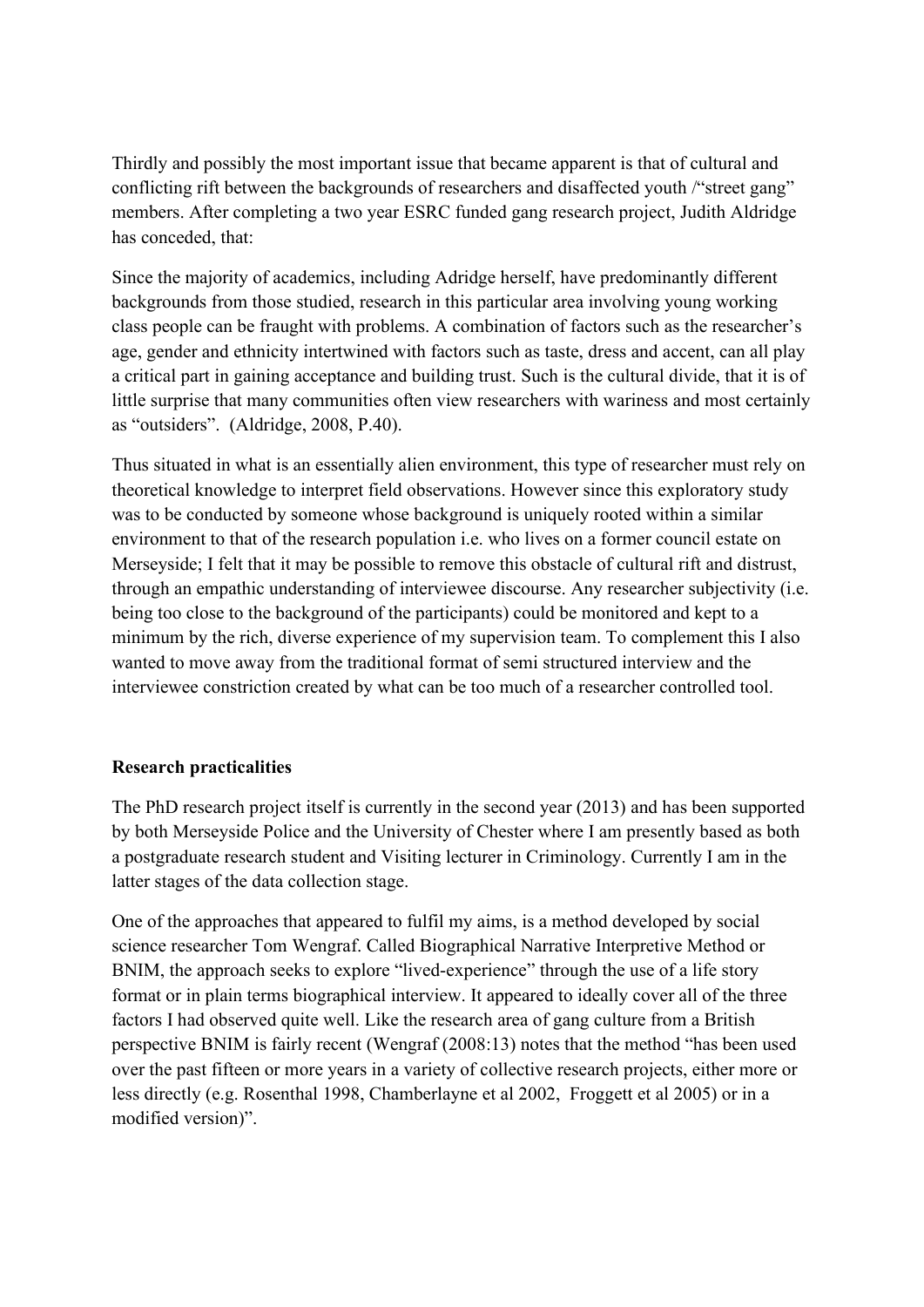Further it fitted in with my idea of exploring the researcher and interviewer having a biographical, empathic bond of understanding and rapport building, here again Wengraf (2008:pp.23) himself has observed that "BNIM's central focus is on understanding the subjectivity-in-situation of the person narrating part or all of their history". Having that empathy of a similar lived experience, I felt would allow me to explore the potential origins of this subjectivity in a greater context than those researchers from different social economic backgrounds. In addition of course, all of this allowed me to add a unique methodological element to a study in a research area that is dominated by face to face semi structured interview.

Unlike the semi structured interview schedule the BNIM interview can in principle be divided into a number of up to three sub sessions that include:

1. A non-initial interpretive narrative known as sub session one. In this session the researcher asks one question known as a SQIN (Single Question Inducing Narrative) and is akin to "tell me about your life". At this stage the researcher then remains silent and allows the participant to take control of the interview, while making notes that will form the basis of what Wengraf (2001) terms a SHEIOT (Situation-Happening-Event-Incident-Occurrence-Time).

2. In the second session, sub session two the researcher then asks questions with the direct aim of inducing discourse through PINS (Particular Incident Narratives) that is narrative based on specific situations, happenings, events, incidents, occurrences and times.

3. In a third optional session the researcher can utilise a semi structured interview schedule to obtain data on related issues that have not been covered by the participant in the previous two sub sessions.

The overall intention is to allow both the participant and to some extent the researcher greater autonomy in the interview situation. Writing for nursing times research (2002, pp.1) Kip Jones has observed "Denzin has recently proclaimed that the turn to narrative in the social sciences has been taken (Denzin 2001: 23), a fait accompli. One democratising practise within this paradigm shift is a renewed interest in biography as a method of knowing persons. He points out, "No longer does the writer-as-interviewer hide behind the question and answer format, the apparatuses of the interview machine". The interviewer, finally, has come into the light as willing participant in a dialogical process."

With all this in mind and with the help of my three supervisors, I began to develop two questions that would form the basis for an opening "SQIN' for both the offender and the abstainer samples. From my initial research of the existing literature around BNIM, I noted that a great proportion of studies evolved around the discipline of health and nursing studies with very little published work involving its use with young people, particularly young disaffected people.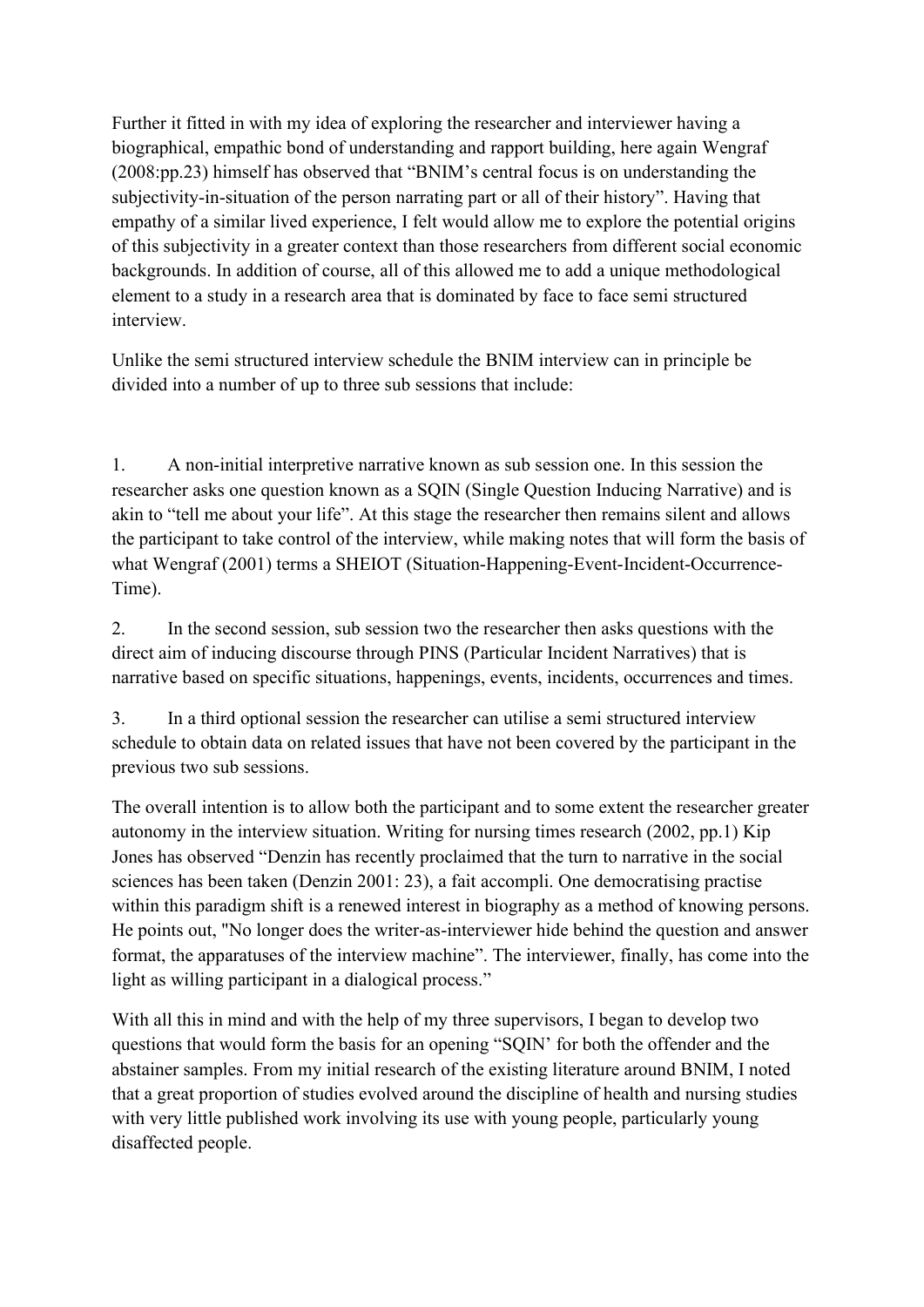The first drafts of the two SQUINS were similar in written format:

"In this interview I am interested in hearing about your life, specifically I would like you to tell me about your upbringing, your parents, brothers and sisters if you have any, your mates and the people you hang around with, then how you became involved with the Criminal Justice System, the Police and the courts. I won't interrupt I will just make some notes (the SHEIOT) for some questions I will ask you about in the next session is that ok?"

The only difference with the abstainer version was instead of asking "how you became involved in the Criminal Justice System" simply enquired "Why do you think you did not become involved in the Criminal Justice System". The next stage came with the piloting of the two SQUINS with young individuals, who met the set age criterion. It was during these sessions that it became increasingly noticeable that young people had difficulty providing unguided feed back to the question. In all of the pilot interviews participants showed an inability to manage and chronologically organise their response, the problem appeared to be coming from the fact that this was a situation that allowed individuals complete autonomy, without interference or guidance from the interviewer a condition that for most disaffected youth is quite rare if not unheard of. This observation was later reinforced by one of the participants who commented that he would feel better if he could "have an interview that was one of questions and answers".

## **The Biographical Narrative Interpretive Method interview in action.**

Returning to the literature review I discovered that there was a strong tradition of BNIM being used in the area of health studies with the main focus on participant's post 25 as well as to applied issues involving interventions by social work professionals. Moreover in terms of use with marginalised younger individuals including offenders, the method was indeed still in its infancy. Writing in 2011 in a biographical case study that looked at the effectiveness of creative interventions with young offenders from a restorative justice context, Lyn Froggett, Dina Poursanidou and Alan Farrier carried out in-depth biographical interviews using BNIM as the primary method of data collection on six young people (age 11 to 18) who were frequent participant's on a creative writing project offered by Calderdale YOT between January and April 2006.

Like me, the researchers found that participants were unable to cope with such an open ended and interviewer unguided format for which the first sub-session demands. They noted participants experiencing "difficulties with producing coherent narratives which were inevitably of varying degree linking to the young people's individual capacities" (2011,ppXX). Not to be deterred by this setback and with further advice from my supervisors, I started to think about attempting to adapt BNIM in such a way that would yield that all important uninterrupted respondent narrative. For me the key to this was the first session, and the interpretation and delivery of the SQUIN if it was to work, it must retain the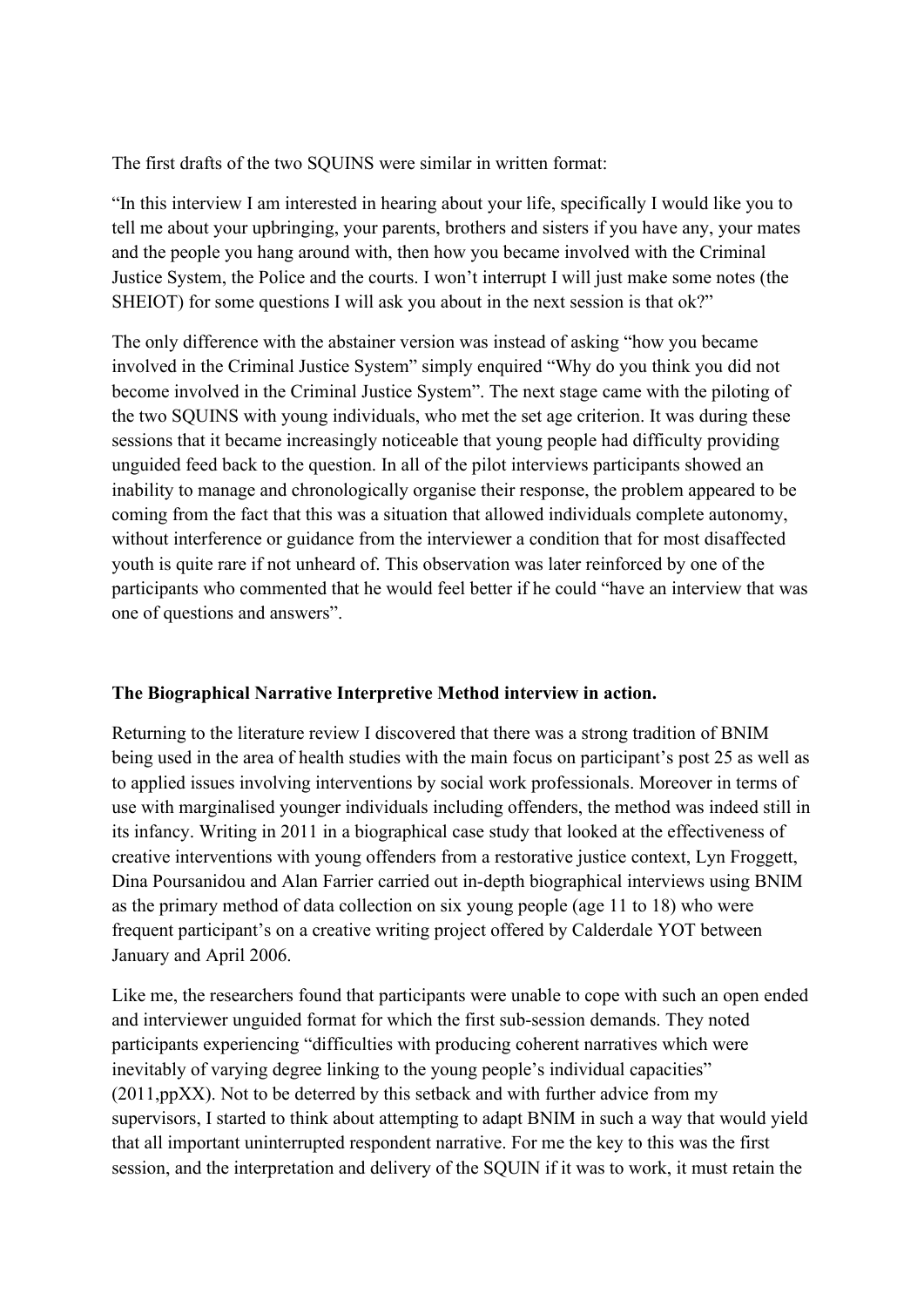principle of a single question, but at the same time appear comfortable enough for participants to construe and in line with their age and stage of cognitive development.

With the comments of that initial pilot participant ringing in my ears, that he would prefer a question and answer arrangement, I felt that it was still possible to use a SQUIN but in a broken down format that to the participant appeared to be as though they were responding to questions, but was in fact a single question broken into four parts. The question would incorporate four passages representing particular significant biographical events in a young participant's history that could be mentally visualised and recalled. The passages covered family, Friends and school, crime and ambition and read:

"In this interview which will be divided into two small parts I am interested in hearing about your life and where you are now. Firstly I would like you to tell me about:

Your upbringing, how you grew up, your family that is your mum, dad, sisters and brothers if you have any?

Then I would like you to tell me about your mates and the people you hang around with during your spare time. Where did you meet them and what do you do when you're with them?

Then I would like you to say something about how you became involved in the Criminal Justice System that is with the police and courts.

Finally I would like you to tell me about your ambitions and what you would like to do in the future and how you think you are going to get there?

I won't interrupt however if you wish me to repeat any parts of the question when you're ready to move on I will do. I will just make some notes for some themes I will ask you about in the next bit of the interview when you come back is that OK?"

The second SQUIN aimed at my abstainer group would be exactly the same, the only difference being that rather than ask how the participant became involved in the criminal justice system, it would probe why they think they did not become involved?

In the second sub session (SS-2) I set out the interview period (return to narrative) to the same order of family, friends and school, crime and ambition. The latter topic of ambition, I included to reassure the respondent that the interviewer was taking a genuine interest in their whole life story so far and not having some hidden agenda of being there for the extraction of certain data exclusively about their criminal activity or abstention from crime. It also allowed me to end the second session in a relaxed informal way that provided some positive foresight for the participant.

The process of the second session begins with a piece of the participants SS-1 narrative with further questions being asked around that narrative taken from the interviewer notes (what Wengraf (2001) calls the SHEIOT). Again keeping with in Wengraf's initial biographically themed framework of attempting to induce narrative of specific Situation, Happening, Event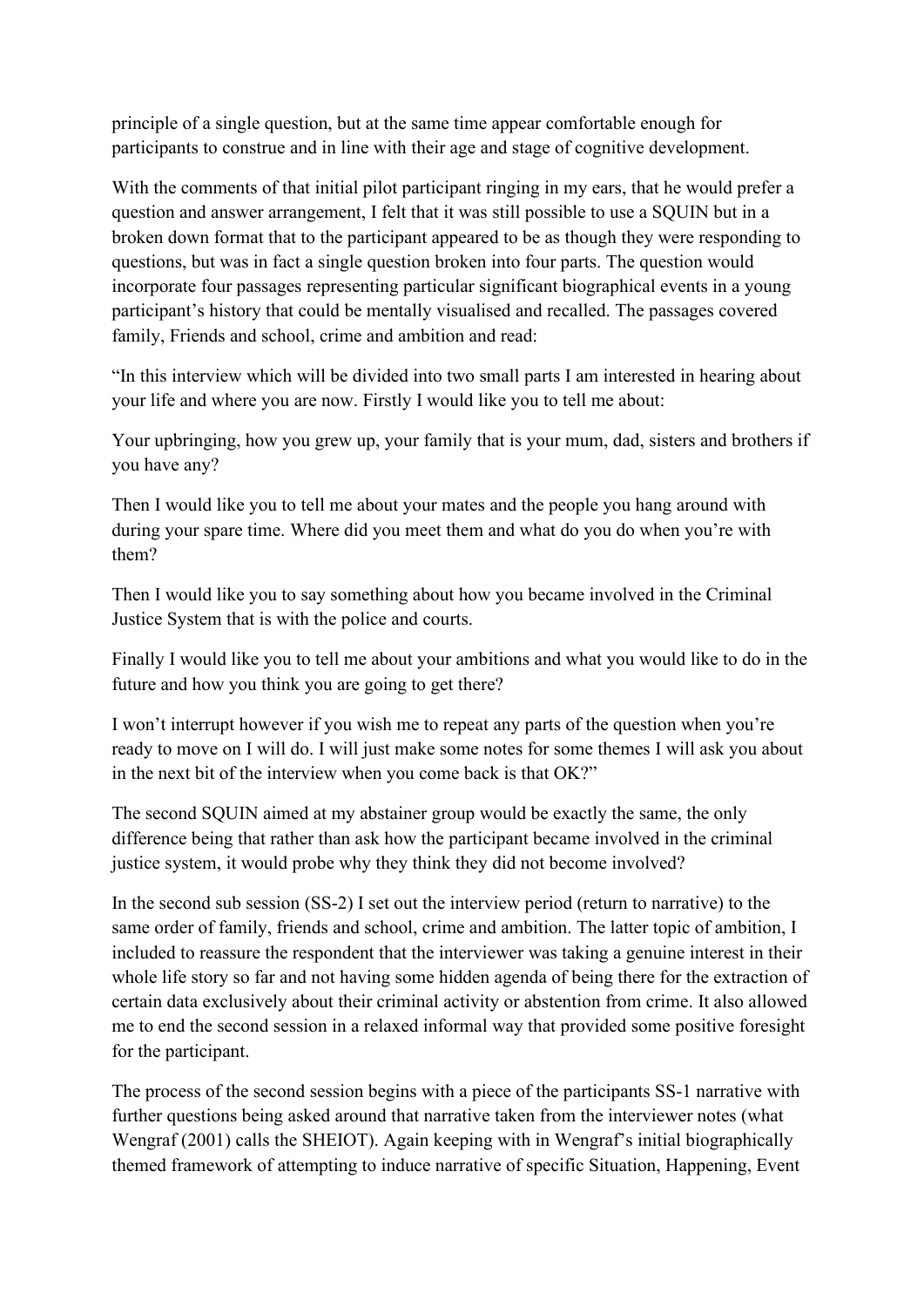Incident, Occasions/Occurrences and Times (SHEIOT) each question places emphasis on asking not "can you explain?", but: "Can you recall?" ,"How did that happen?", "Can you remember?", "Reflecting back".

Again the focus is on bidding to induce something that is akin to what Wengraf (2001) calls Particular Incident Narratives (PINS) or enough narrative of a particular life event or experience that will enable the researcher to attempt an understanding of the participant's subjectivity of that event. To further enhance this I also considered the importance of interview setting that is observing participants in their own location/environment. This I thought could afford me additional enriched, biographic insight into the shaping of a participants life story, as well as help me identify the possible sources of understanding of their subjective accounts. Moreover by choosing neighbourhood/locality this would also allow me to put the participant at ease and provide a good backdrop.

# **Performance so far:**

Having used the approach on 41 participants so far I have noted that participants feel a lot more comfortable with the SS-1 format. While some accounts are still short in duration, participants now appear to be able to engage and produce good coherent narrative and do reflect back to particular situations, happenings, events, incidents, occasions and times providing enough of a life story from which an individually tailored SS2 can be developed. As Wengraf (2008) notes "if you learn how to do the Sub-session 2 unpacking, even a very short initial response can be perfectly productive".

It is an observation that is further supported by some participants who have provided instances of a variety of many different experiences that may result in a third interview session with these particular individuals.

## **Summary:**

While what limited research there is using the biographic narrative interview on disaffected young people does question its suitability, it is still possible for BNIM to be adapted for this particular group. To do so however researchers needs to keep in mind the following:

The key to a good biographical narrative interview with this particular group lies in the first session, and the design, interpretation and delivery of the SQUIN (the single question).

If BNIM is to work, it must retain the principle of a single question, but at the same time appear comfortable enough for participants to respond in line with their age and stage of cognitive development. Further in designing a SQUIN the researcher must also be aware of the question of freedom and respondents past experiences of lack of autonomy in face to face interaction with adults.

Also of key importance is the issue of "pushing" for specific narrative incidents. During one of the most recent interviews I came across a participant who had issues surrounding both his